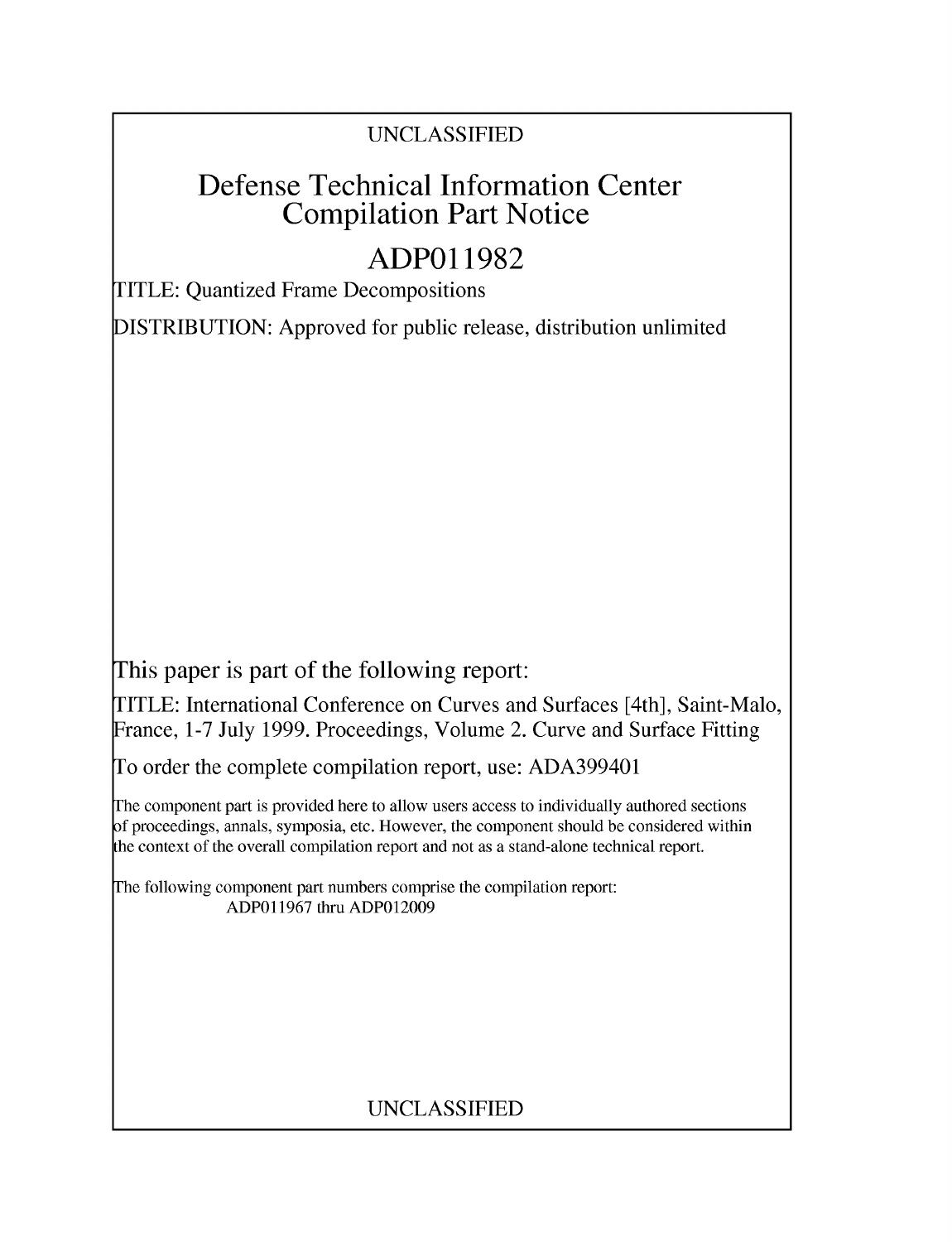### Quantized Frame Decompositions

M. Craizer, D. A. Fonini, Jr., and E. A. B. da Silva

Abstract. In this paper, we consider a certain type of decomposition of vectors in frames, in which the coefficients are already quantized and thus are ready for coding. This decomposition is a generalization for vectors of the usual binary expansion of real numbers, and the algorithm for obtaining it can be seen as a quantized version of the matching pursuits algorithm. We show that, in several cases, applying this algorithm is better than first finding the frame coefficients and then quantizing them.

#### §1. Introduction

Let  $\mathcal{F} = \{e_1, e_2, \ldots, e_p\}$  be a collection of unit vectors generating  $\mathbb{R}^N$ . This means that every  $\pmb{x} \in \mathbb{R}^N$  can be expressed as

$$
\boldsymbol{x} = \sum_{i=1}^p a_i \boldsymbol{e}_i.
$$

The vectors  ${e_1, e_2, \ldots, e_p}$  may or may not be linearly independent. In the case that they are linearly dependent, the set  $\mathcal F$  is called a frame or an overcomplete basis. In this paper, we shall call  $\mathcal F$  a frame even if the vectors  ${e_1, e_2, \ldots, e_p}$  are linearly independent. More on frame expansions can be found in **[7].**

Let  $q = 2p$  and, for  $1 \leq i \leq p$ , let  $v_i = e_i$  and  $v_{i+p} = -e_i$ . We shall call the set  $\mathcal{D} = \{\mathbf{v}_1, \dots, \mathbf{v}_q\}$  a codebook or a dictionary. Let  $\alpha$  be a real number in the interval  $(0, 1)$ . A representation of a vector  $x \in \mathbb{R}^N$  in the form

$$
\pmb{x} = \sum_{i=0}^\infty \alpha^i \pmb{v}_{k_i}
$$

with  $v_k \in \mathcal{D}$ , will be called an  $(\alpha, \mathcal{D})$ -expansion. When the dictionary being used is clear by the context, we shall call this representation simply an  $\alpha$ expansion. Observe that the  $(\alpha, \mathcal{D})$ -expansion of a vector x can be seen as a decomposition of  $x$  in the frame  $\mathcal{F}$ .

Curve and Surface Fitting: Saint-Malo 1999 153

Albert Cohen, Christophe Rabut, and Larry L. Schumaker (eds.), pp. 153-160.

Copyright **0** 2000 by Vanderbilt University Press, Nashville, TN.

ISBN 0-8265-1357-3.

All rights of reproduction in any form reserved.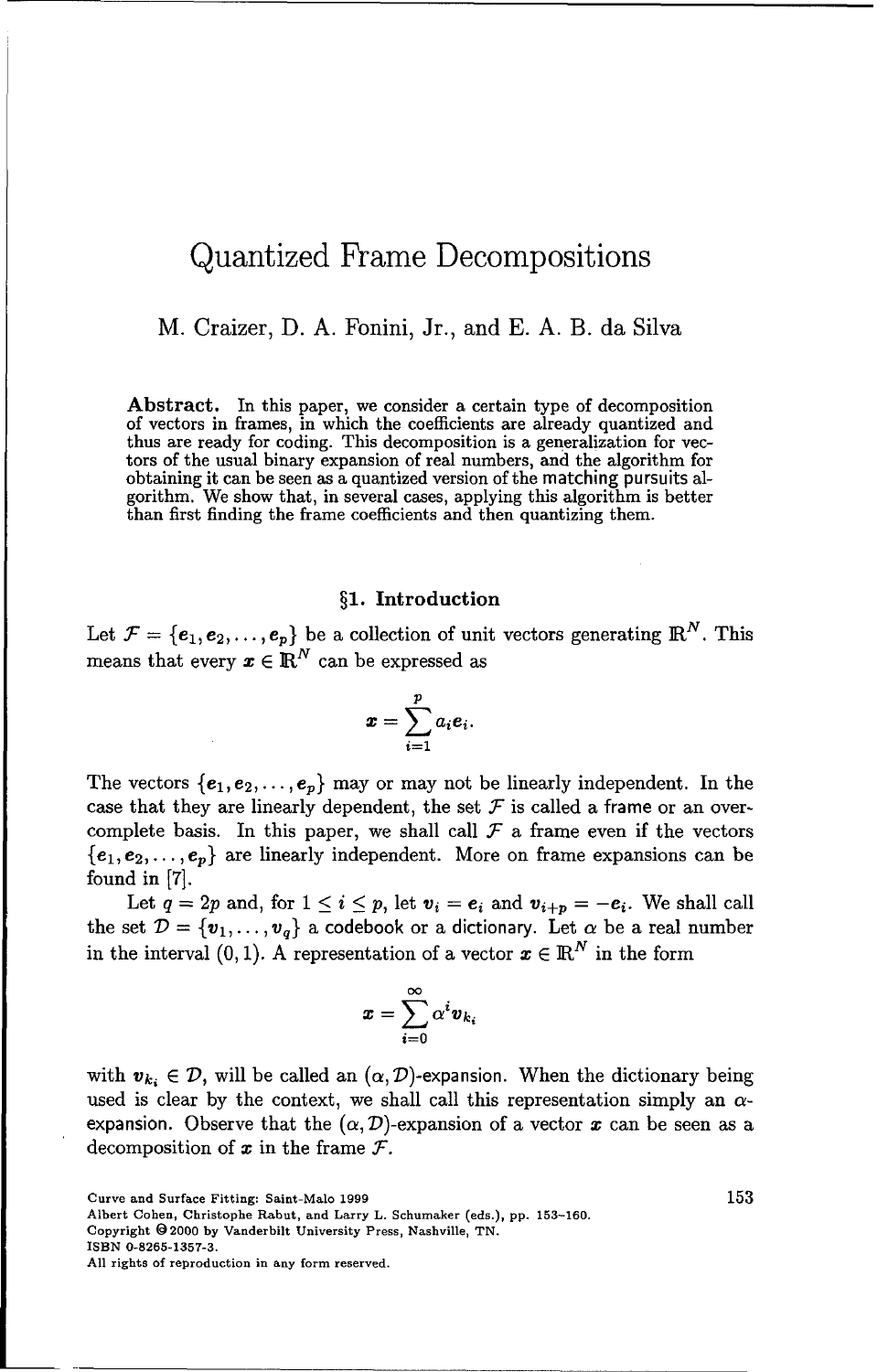Define the  $n^{\underline{th}}$  residual of a vector x by

$$
r_n(\boldsymbol{x}) = \begin{cases} r_0(\boldsymbol{x}) = \boldsymbol{x}, & \text{if } n = 0, \\ \boldsymbol{x} - \sum_{i=0}^{n-1} \alpha^i \boldsymbol{v}_{k_i}, & \text{if } n > 0. \end{cases}
$$

Given x, the sequence  $(k_0, k_1, \ldots)$  can be obtained recursively by the relation

$$
\langle \boldsymbol{r}_n(\boldsymbol{x}), \boldsymbol{v}_{k_n} \rangle = \max_{k} \langle \boldsymbol{r}_n(\boldsymbol{x}), \boldsymbol{v}_k \rangle.
$$

We shall call this algorithm the nearest point algorithm and it may be seen as a quantized version of the matching pursuits algorithm [4].

Denote by  $\Lambda_{\alpha} = \Lambda_{\alpha}(\mathcal{D})$  the set of points of  $\mathbb{R}^{N}$  that can be represented as an  $\alpha$ -expansion of vectors that belong to *D*, and by  $\Lambda_{\alpha}^{0} = \Lambda_{\alpha}^{0}(\mathcal{D})$  the subset of  $\Lambda_{\alpha}(\mathcal{D})$  whose  $\alpha$ -expansion can be obtained by the nearest point algorithm. In order for the  $\alpha$ -expansion or the nearest point algorithm to be a suitable scheme for quantized frame decomposition, we must choose  $\alpha$  such that  $\Lambda_{\alpha}$ or  $\Lambda_{\alpha}^{0}$ , respectively, contain an open set of  $\mathbb{R}^{N}$ . In Section 2, we shall give conditions on  $\alpha$  that guarantee these facts.

At this point, a question arises: is it worthwhile to decompose a vector in a frame using the  $\alpha$ -expansion, or is it better to decompose it in the usual way and then quantize the coefficients in a second step (see [6,9])? We shall answer this question by considering the rate-distortion characteristic of each scheme. We show in Section 3 that the first scheme is better, in an asymptotic sense, if and only if we can choose  $\alpha$  satisfying

$$
\frac{\log_2(2p)}{\log_2\frac{1}{\alpha}}
$$

We shall also give examples where this inequality holds.

Take  $\mathbf{x} = (x_1, \ldots, x_N) \in \mathbb{R}^N$ . We can quantize x by taking the *n*-term binary representation of each coordinate  $x_i$ . This procedure can be considered as an *n*-term  $\alpha$ -expansion using the dictionary  $\mathcal{B}_N$  whose code vectors are the corners of the hypercube  $[-1, 1]^N$  and  $\alpha = \frac{1}{2}$ . So the  $\alpha$ -expansion in an arbitrary dictionary *D* can be considered as a generalization of the usual binary expansion for vectors. The relevant question is whether there is any dictionary **D** that is better in some sense than  $B_N$ . It is worthy of note that some special dictionaries, related to the sphere packing problem [2], have already been used for image coding, yielding better results than  $\mathcal{B}_N$  ([3,8]).

#### §2. Theory of Alpha-Expansions

#### General representation

Let  $\mathcal{D} = \{\mathbf{v}_1, \ldots, \mathbf{v}_q\}$  be a collection of vectors that generates all  $\mathbb{R}^N$ , and  $0 < \alpha < 1$  be a parameter. Denote by  $\Lambda_{\alpha}$  the set of points  $x \in \mathbb{R}^{N}$  that can be written as **<sup>00</sup>**

$$
\boldsymbol{x} = \sum_{i=0}^\infty \alpha^i \boldsymbol{v}_k
$$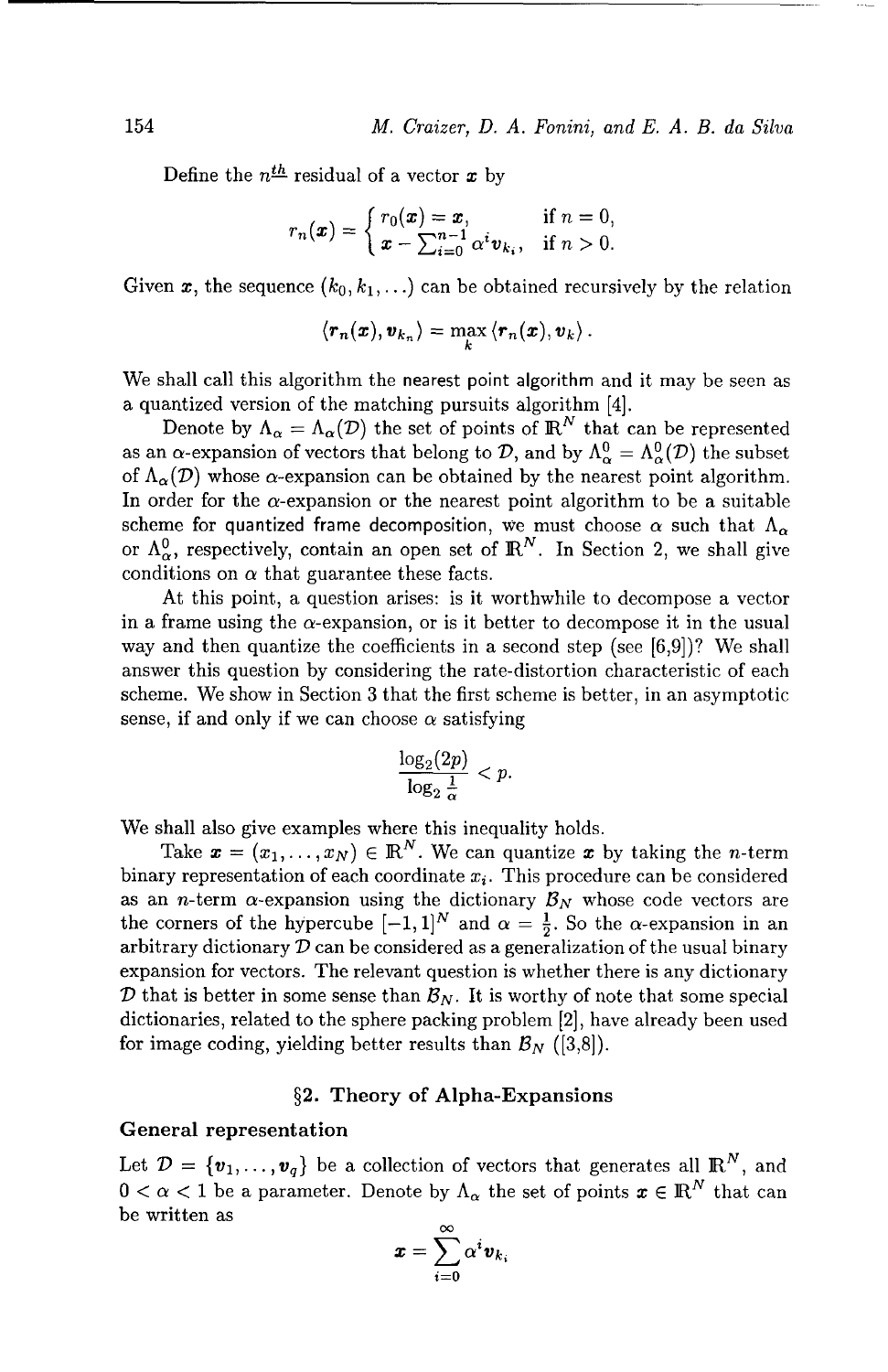with  $v_{k_i} \in \mathcal{D}$ . Let  $P_\alpha$  be the convex hull of the vectors  $\{\frac{1}{1-\alpha}v_k\}_{k=1,\dots,q}$ . Observe that any  $x \in \Lambda_{\alpha}$  is a linear combination of the vectors  ${v_k}_{k=1,\ldots,q}$ with coefficients whose sum is not larger than  $\frac{1}{1-\alpha}$ , and therefore  $\Lambda_{\alpha} \subset P_{\alpha}$ .

Define the contracting maps  $f_k = f_{k,\alpha}$  by  $f_k(x) = \alpha x + v_k$  for  $k \in$  $\{1,\ldots,q\}$ . We observe that  $f_k$  is a homotety of center  $\frac{1}{1-\alpha}\mathbf{v}_k$ , which implies that  $f_k(P_\alpha) \subset P_\alpha$ . Therefore the set  $\{f_1, \ldots, f_q\}$  forms an iterated function system (IFS) [1] on  $P_{\alpha}$ . It is not difficult to show that the attractor of this system is exactly  $\Lambda_{\alpha}$ , i.e.,

$$
\Lambda_{\alpha}=\bigcap_{n=0}^{\infty}F^n(P_{\alpha}),
$$

where  $F = F_{\alpha}$  is the function of sets defined by

$$
F(A) = f_1(A) \cup \cdots \cup f_q(A).
$$

**Example 1.** Let  $D = B_N$ , the dictionary whose code vectors are the corners *of the hypercube*  $[-1, 1]^N$ . For any  $\alpha \geq \frac{1}{2}$ , we have that  $F(P_\alpha) = P_\alpha$  and *therefore*  $\Lambda_{\alpha} = P_{\alpha}$ .

We are interested in finding the smallest value of  $\alpha$  such that  $\Lambda_{\alpha}$  contains an open set. In the above example, this occurs for  $\alpha = \frac{1}{2}$ , when in fact  $\Lambda_{\alpha}=P_{\alpha}.$ 

**Remark 1.** One can show that for any dictionary, if  $\alpha \geq \frac{N}{N+1}$ , then  $\Lambda_{\alpha} = P_{\alpha}$ , which shows that the smallest value of  $\alpha$  such that  $\Lambda_{\alpha}$  contains an open set *is smaller than*  $\frac{N}{N+1}$ *.* 

In Example 1, the smallest  $\alpha$  such that  $\Lambda_{\alpha}$  contains an open set satisfies also  $\Lambda_{\alpha} = P_{\alpha}$ . But this is not a general fact, as the following example shows.

**Example 2.** Let  $\mathcal{D} = \mathcal{B}_3 \cup \{(1,0,0), (-1,0,0)\}\)$ , where  $\mathcal{B}_3$  is the dictionary whose code vectors are the corners of the cube  $[-1, 1]^3$ . If we consider  $\alpha =$  $\frac{1}{2}$ , then  $[-1,1]^3 \subset \Lambda_{\alpha}$ , but  $\Lambda_{\alpha}$  is strictly contained in  $P_{\alpha}$ . This fact can be seen by observing that the centroid of the face of  $P_\alpha$  whose vertices are  $(1, 0, 0), \frac{1}{\sqrt{3}}(1, 1, 1)$  *and*  $\frac{1}{\sqrt{3}}(1, 1, -1)$  *are not contained in*  $\tilde{F}(P_\alpha)$ *, which implies that*  $F(\tilde{P_{\alpha}}) \neq P_{\alpha}$ , and thus  $\Lambda_{\alpha} \neq P_{\alpha}$ .

In all examples that we have considered, we observe that if  $\Lambda_{\alpha}$  contains an open set of  $\mathbb{R}^N$ , then it also contains the convex hull of some of the points of the dictionary. We don't know whether this is always true, so we formulate it as a question:

Question 1. If, for some  $0 < \alpha < 1$ ,  $\Lambda_{\alpha}(\mathcal{D})$  contains an open set of  $\mathbb{R}^{N}$ , then will a subdictionary  $\mathcal{D}_1 \subset \mathcal{D}$  always exist such that  $\Lambda_{\alpha}(\mathcal{D}) \supseteq P_{\alpha}(\mathcal{D}_1)$ ?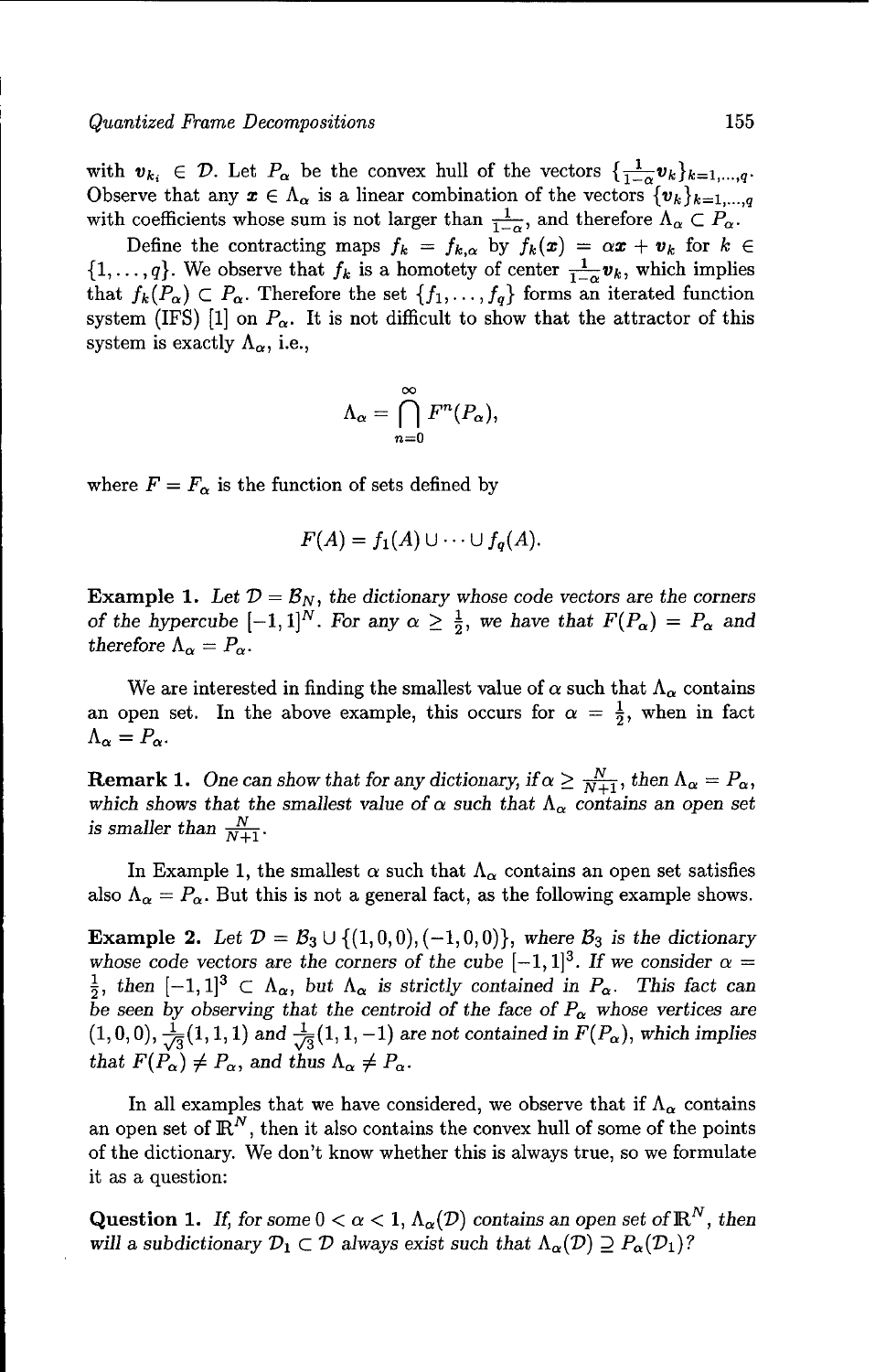#### Basic algorithm

How do we obtain the sequence of indexes  $(k_0, k_1, \ldots)$  that represent a given vector  $x \in \Lambda_{\alpha}$ ? In general, the representation of a vector x is not unique. In order to define which of the sequences representing the vector  $x$  we shall look for, we consider a choice function  $K : F(P_\alpha) \to \{1, \ldots, q\}$  with the following properties:

- 1)  $f_k(V_k) \subset V_k$ , for any  $k \in \{1, ..., q\}$ , where  $V_k = K^{-1}(k)$ .
- 2) If  $K(\mathbf{x}) = k$ , then  $\mathbf{x} \in f_k(P_\alpha)$ , for any  $\mathbf{x} \in F(P_\alpha)$ .

It can be shown that such a function always exists. This choice function  $K$ determines a function  $g: F(P_\alpha) \to P_\alpha$  given by

$$
g(\pmb{x})=\frac{\pmb{x}-\pmb{v}_{K(\pmb{x})}}{\alpha}
$$

It is not difficult to show that

$$
\Lambda_{\alpha} = \cap_{n=1}^{\infty} g^{-n}(P_{\alpha}).
$$

This implies that if  $x \in \Lambda_{\alpha}$ , then  $g^{i}(x) \in \Lambda_{\alpha}$ , for any  $i \geq 0$ .

By the last paragraph, given  $x \in \Lambda_{\alpha}$ , we can choose the sequence  $(k_0, k_1,...)$  by the relation  $k_i = K(g^i(x))$ . We shall call this the basic algorithm. This algorithm always works, but it is computationally expensive. So we propose another algorithm, computationally feasible, called the nearest point algorithm.

#### Nearest point algorithm

The nearest point algorithm is used for obtaining a sequence  $(k_0, k_1, \ldots)$  representing a vector  $x \in \Lambda_{\alpha}$ . It can be seen as a quantized version of the matching pursuits algorithm.

It is determined by the choice function  $K_0$  defined by the property that  $K_0(x)$  is the code vector in *D* nearest to *x*. We denote by  $V_{0,k}$  the set  $K_0^{-1}(k)$ and by  $g_0$  the function

$$
g_0(\pmb{x})=\frac{\pmb{x}-\pmb{v}_{K_0(\pmb{x})}}{\alpha}
$$

This choice function certainly satisfies Property 1 above, but Property 2 can fail. It is not difficult to see that Property 2 holds if and only if  $V_{0,k} \subset f_k(P_\alpha)$ , for every  $k \in \{1,\ldots,q\}$ .

Let  $\Lambda_{\alpha}^{0}(\mathcal{D}) = \bigcap_{n=1}^{\infty} g_{0}^{-n}(P_{\alpha}).$  We have that  $\Lambda_{\alpha}^{0}(\mathcal{D}) \subset \Lambda_{\alpha}(\mathcal{D})$ , but they are not necessarily equal. One can verify that  $\Lambda_{\alpha}^{0}(\mathcal{D}) = \Lambda_{\alpha}(\mathcal{D})$  if and only if the choice function *K0* satisfies Property 2 above.

**Example 3.** Let  $\mathcal{D} = \{(1,0), (0,1), (-1,0)\}$ . For any  $0 < \alpha < 1$ , the segment  $(0, \delta), 0 < \delta < 1$  is not contained in  $f_2(P_\alpha)$ . Therefore  $g_0(0, \delta)$  is not in  $P_\alpha$ , *which implies that this segment is not in*  $\Lambda_{\alpha}^{0}(\mathcal{D})$ . On the other hand, if  $\alpha \geq \frac{2}{3}$ ,  $\Lambda_{\alpha}(\mathcal{D}) = P_{\alpha}$ .

We have also observed in examples that if  $\Lambda_{\alpha}^{0}(\mathcal{D})$  contains an open set of  $\mathbb{R}^N$ , then it must contain the convex hull of some code vectors. This prompts the following question: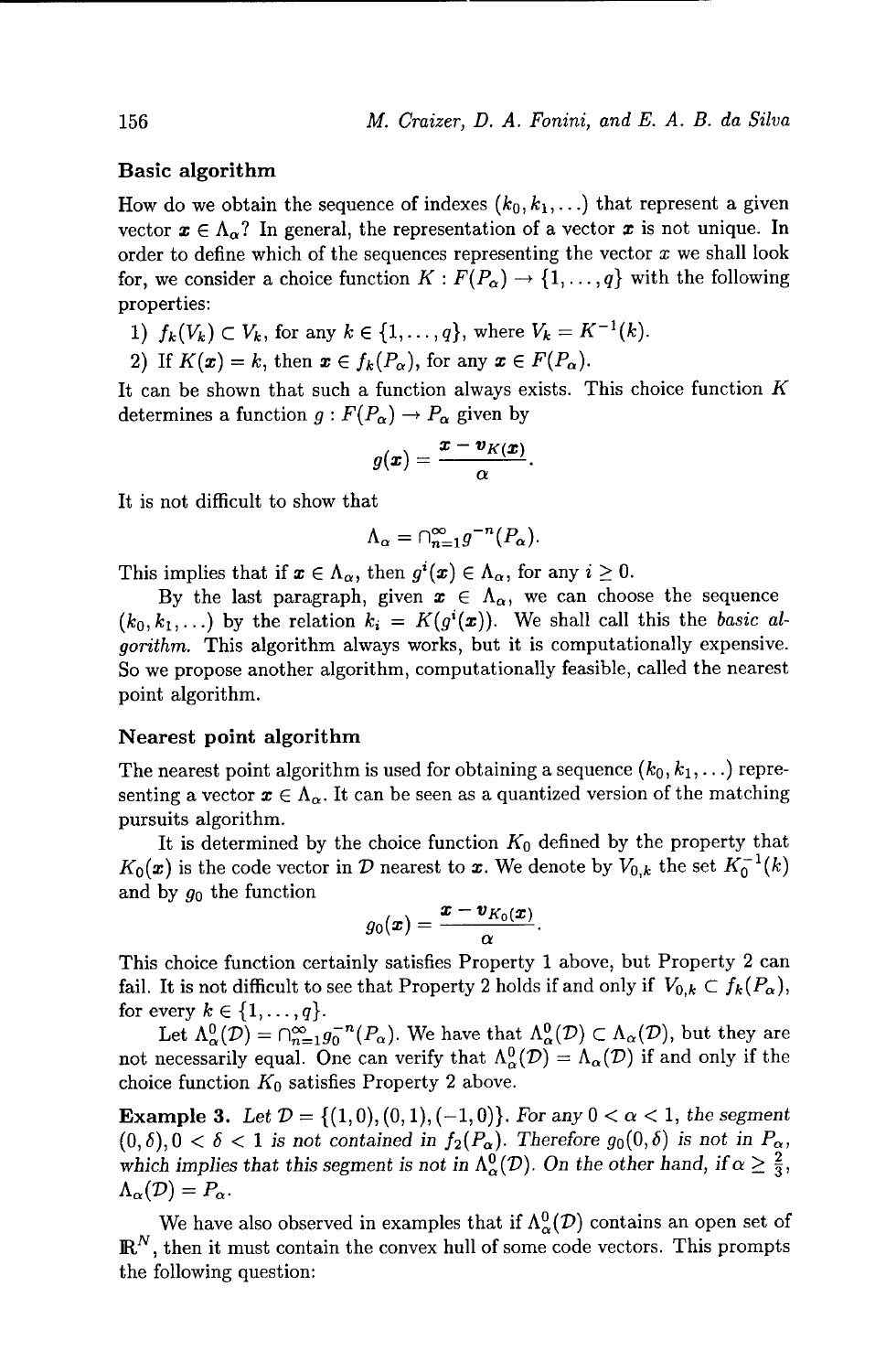Question 2. If, for some  $0 < \alpha < 1$ ,  $\Lambda^0_\alpha(\mathcal{D})$  contains an open set of  $\mathbb{R}^N$ , then will there be a subdictionary  $\mathcal{D}_1 \subset \mathcal{D}$  such that  $\Lambda^0_{\alpha}(\mathcal{D}) \supseteq P_{\alpha}(\mathcal{D}_1)$ ?

#### **§3.** Comparison between Alpha-Expansions and the Decompose-Quantize Procedure

In this section we shall compare the  $\alpha$ -expansion in a frame with the 2step procedure of first decomposing in the frame and then quantizing the coefficients so obtained in a second step. We shall do this by comparing the rate-distortion functions of each scheme.

Let  $\mathcal{F} = \{e_1, e_2, \ldots, e_n\}$  be a frame in  $\mathbb{R}^N$ , and take  $x \in \mathbb{R}^N$  with  $||x|| \leq$ M. We shall assume that the coefficients  $(a_1, a_2, \ldots, a_n)$  of the decomposition x in the frame F satisfy  $|a_i| \leq C_1 M$ , for some constant  $C_1$  that depends only on  $F$ . We shall consider here the quantization of these coefficients by binary expansions. If each coefficient is represented by  $n$  bits, the total number of bits used is  $R = np$ , and the maximum square error per coefficient is given by  $\left[C_1M\left(\frac{1}{2}\right)^{n-1}\right]^2$ . If we multiply this by p, we obtain the total maximum square distortion  $D$ . Therefore, we can write the rate-distortion relation

$$
R=\frac{p}{2}\log_2\left(\frac{4C_1^2M^2}{D}\right).
$$

Let us consider now the  $\alpha$ -expansion procedure. If we approximate  $x \in$  $\Lambda_{\alpha}$ ,  $||x|| \leq M$ , by its *n*-term  $\alpha$ -expansion  $(v_{i_0}, v_{i_1}, \ldots, v_{i_{n-1}})$ , the maximum square distortion is given by  $D = [C_2 M \alpha^n]^2$ , where  $C_2$  is a constant that depends only on  $F$ . The number of bits necessary to code this sequence is  $R = n \log_2(2p)$ , and thus we have the rate-distortion relation

$$
R = \frac{\log_2{(2p)}}{2\log_2{\left(\frac{1}{\alpha}\right)}}\log_2{\left(\frac{C_2^2M^2}{D}\right)}.
$$

We conclude that asymptotically, the  $\alpha$ -expansion is better than the decompose-quantize procedure if we can choose  $\alpha$  such that  $\Lambda_{\alpha}$  contains an open set and

$$
\frac{\log_2\left(2p\right)}{\log_2\left(\frac{1}{\alpha}\right)} \le p \tag{1}
$$

 $E = \frac{1}{\sqrt{2}} \int \frac{f(\sqrt{3}+1) \cdot f(\sqrt{3}+1)}{1+\sqrt{3}}$ **EXAMPLE 4.** Let  $\Gamma = \left( \frac{\sqrt{2}}, \frac{\sqrt{2}}{2}, \frac{\sqrt{1}}{2}, 1, 0 \right), \left( \frac{\sqrt{2}}, \frac{\sqrt{2}}{2}, \frac{\sqrt{2}}{2} \right)$ 

$$
\frac{\log_2(2p)}{\log_2\frac{1}{\alpha}} = \log_2 6 < 3,
$$

which implies that in this case the  $\alpha$ -expansion is better than the decomposequantize *procedure.*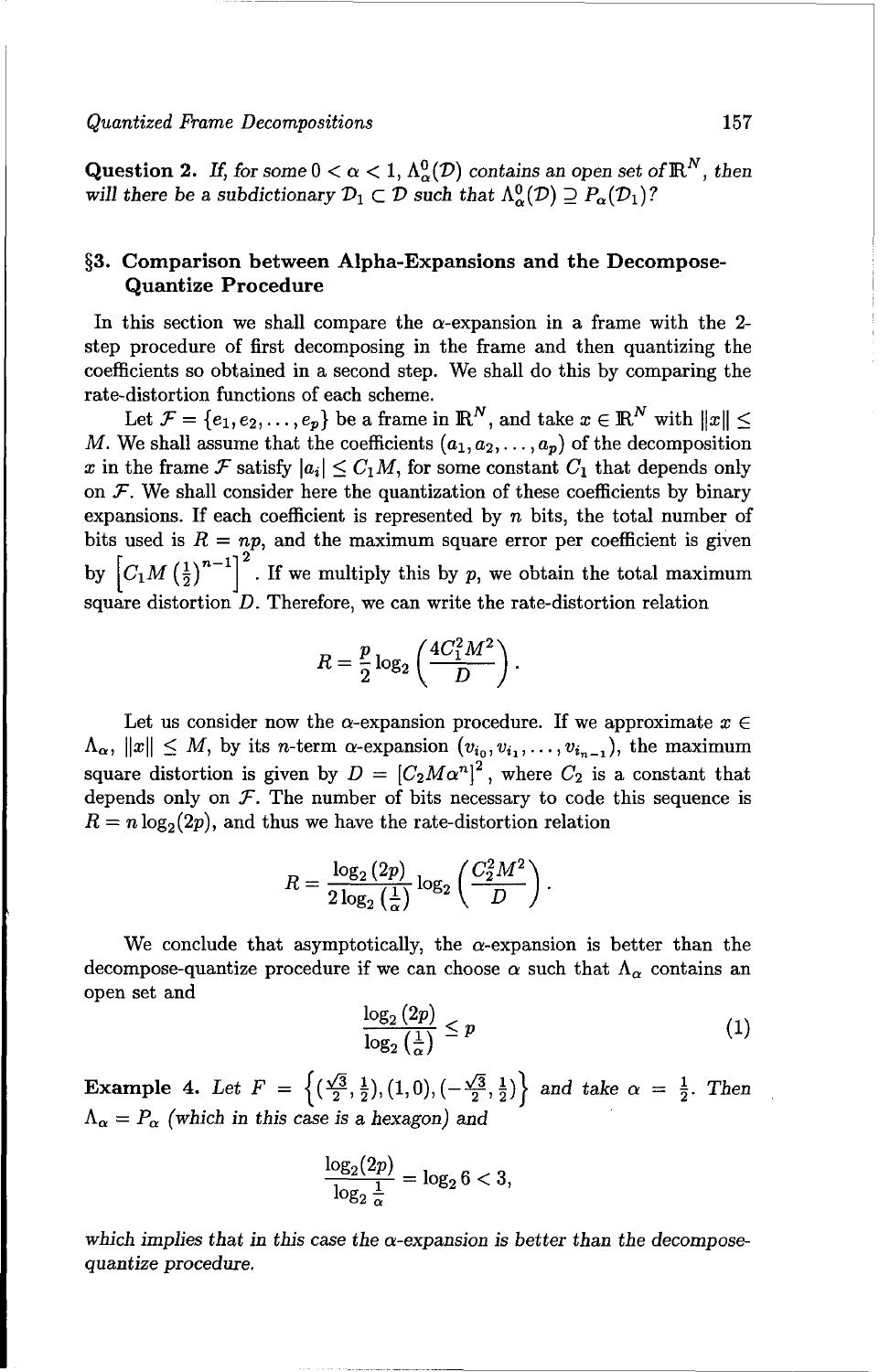

Fig. **1.** The 8-dimensional hypercube as codebook.

**Remark 2.** If for a given frame  $\mathcal{F}$ ,  $\Lambda_{\alpha}$  contains an open set, then this remains *true for any other frame*  $\mathcal{F}_1$  *obtained from*  $\mathcal{F}$  *by adding some more vectors. Hence, even if* relation *(1) does not hold* for *F, it will hold for highly redundant frames*  $\mathcal{F}_1$  *containing*  $\mathcal{F}$ *.* 

**Remark 3.** *By Remark 1,*  $\alpha \geq \frac{N}{N+1}$  implies that  $\Lambda_{\alpha} = P_{\alpha}$ . Therefore, if we *consider frames satisfying*

$$
\frac{\log_2\left(2p\right)}{p} \leq \log_2\left(\frac{N+1}{N}\right),
$$

*the a-expansion scheme will be better than the decompose-quantize procedure.*

#### Experimental results

In order to directly compare our method (the nearest point algorithm) with some established results, we look at some examples presented in [6] (3.4.2, pp. 41-45). To this end, we used a similar source and the same codebook.

A zero-mean gaussian AR source with correlation coefficient  $\rho = 0.9$  was used to provide the data points. Vectors were formed by blocks of N samples. Rate was measured as the first order entropy of the index stream produced by the algorithm  $-$  similarly to [6].

In Fig. 1, we used the vertices of the 8-dimensional hypercube as the codebook. In this case,  $\alpha$  was set to 0.501 and  $\|\mathbf{v}_k\| = 1.4142$  (that is  $\frac{\sqrt{8}}{2}$ ).

As can be seen from this data, our method does give some performance benefits on low bit-rates.

Although our algorithm can be very expensive in terms of computational effort, so are other greedy algorithms like matching pursuits. But there are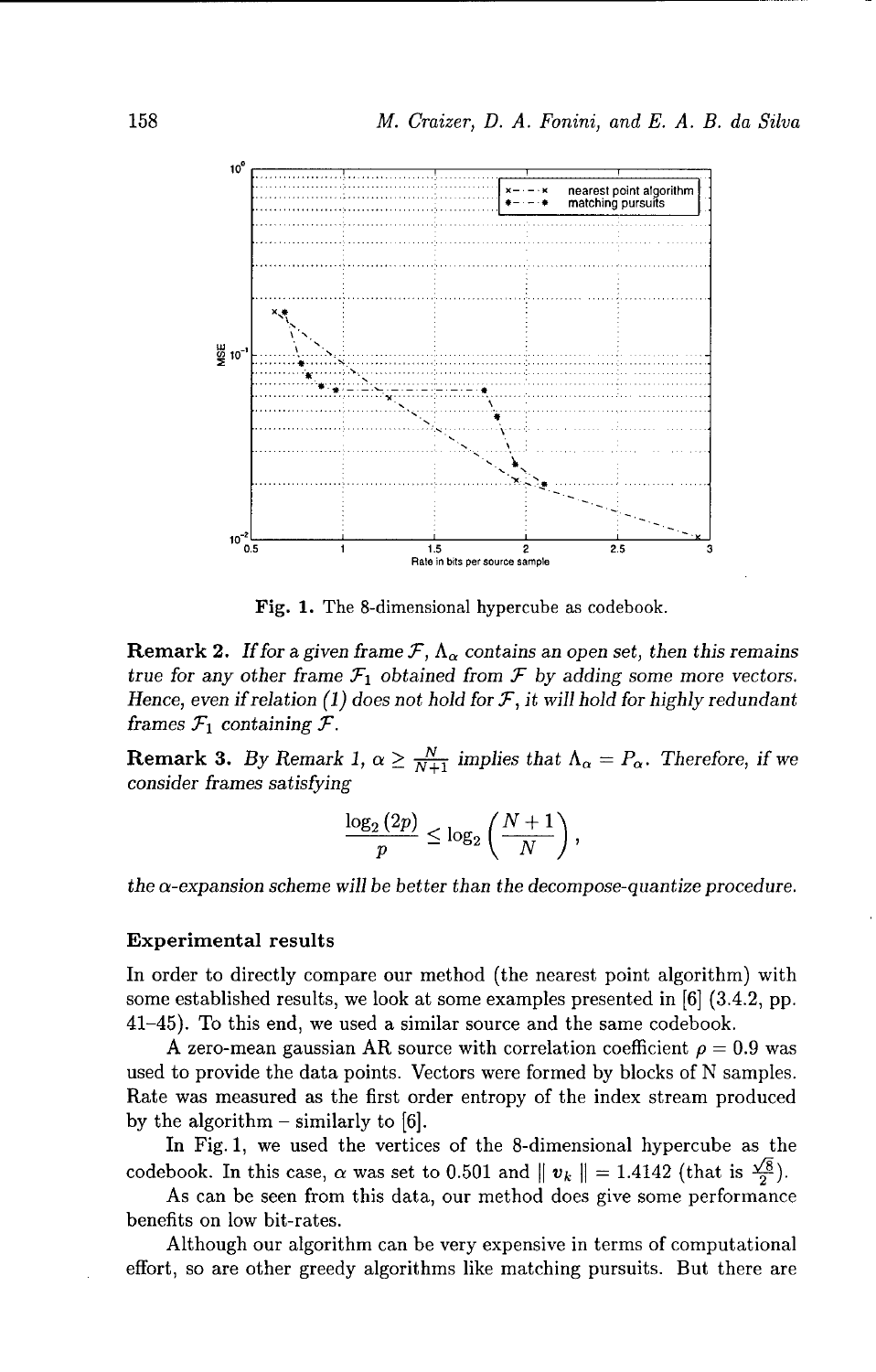some well structured codebooks which lend themselves to fast calculation of the steps involved - like the one used in this example.

#### §4. Conclusions

In this paper we have further developed the theory of  $\alpha$ -expansions and applied it in the context of quantized frame expansions.

We have shown that  $\alpha$ -expansions perform asymptotically better, in a rate-distortion sense, than the decompose-quantize method. In addition, preliminary experimental results indicate that this method also compares favorably to the decompose-quantize method in practical cases. This was verified by direct comparison between our method and quantized matching pursuits from [6].

#### References

- 1. Barnsley, M. F. and L. P. Hard, Fractals *Image Compression,* Wellesley, MA, AKPeters Ltd, 1992.
- 2. Conway, J. H. and N. J. A. Sloane, *Sphere Packings, Lattices and Groups,* Springer-Verlag, 1988.
- 3. Craizer, M., da Silva, E. A. B., and E. G. Ramos, Convergent algorithms for successive approximation vector quantization with applications to wavelet image compression, IEEE Proceedings - Vision, Image and Signal Processing, to appear.
- 4. Davis, G. M., S. Mallat, and M. Avellaneda, Greedy adaptive approximations, J. of Constr. Approx. 13 (1997), 57-98.
- 5. Gersho, A. and R. M. Gray, Vector Quantization and *Signal Compression,* Kluwer Academic Publishers, 1992.
- 6. Goyal, V. K., Quantized overcomplete expansions: Analysis, synthesis and algorithms, MsC Thesis, University of California, Berkeley, 1995.
- 7. Mallat, S., A Wavelet *Tour of Signal Processing,* Academic Press, 1997.
- 8. da Silva, E. A. B., D. G. Sampson, and M. Ghanbari, A successive approximation vector quantizer for wavelet transform image coding, IEEE Transactions on Image Processing, Special Issue on Vector Quantization 5 (1996), 299-310.
- 9. Thao, N. T., and M. Vetterli, Deterministic analysis of oversampled a/d conversion and decoding improvement based on consistent estimates, IEEE Trans. Signal Proc. 42 (1994), 519-531.